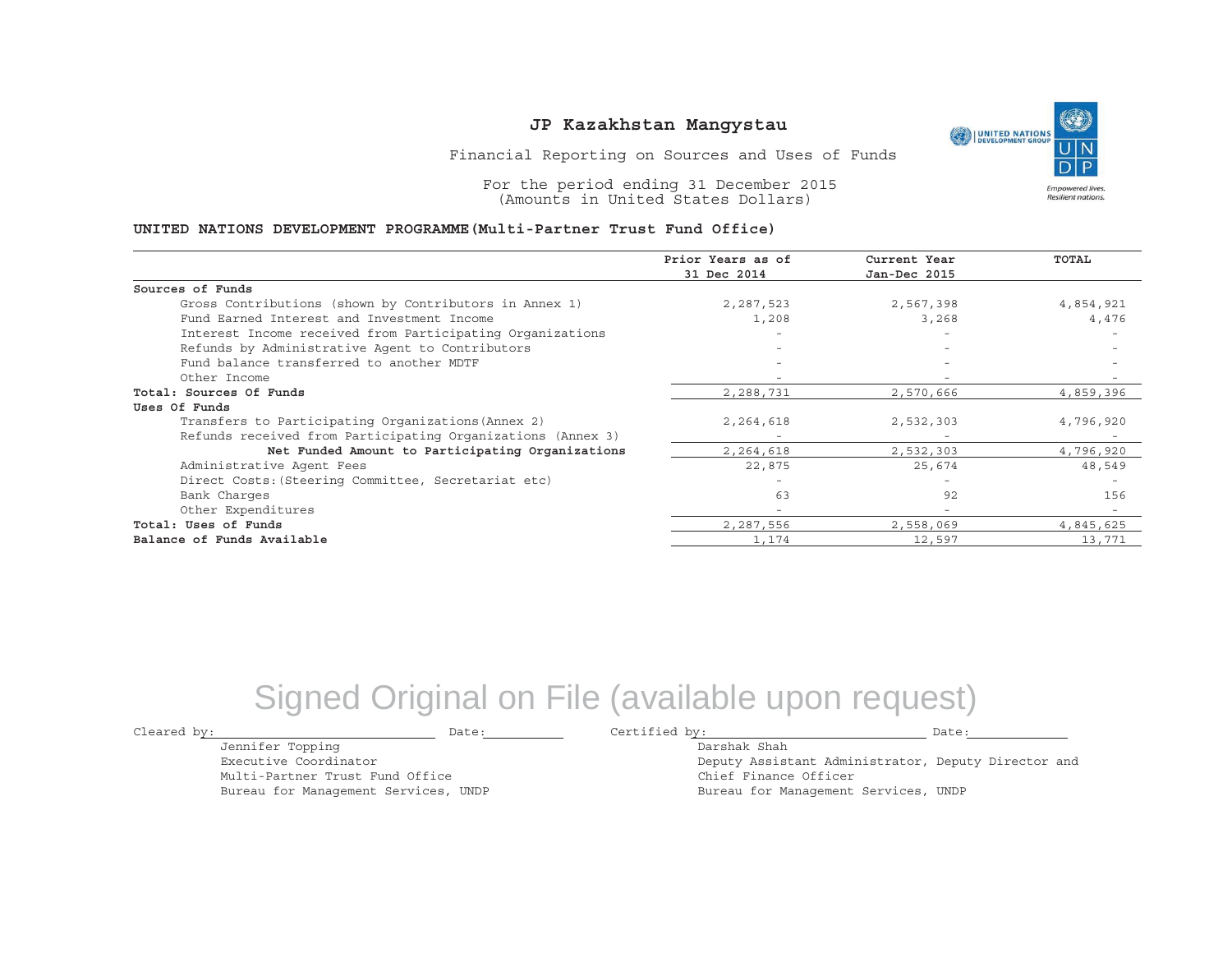

Financial Reporting on Sources and Uses of Funds

For the period ending 31 December 2015 (Amounts in United States Dollars)

#### **UNITED NATIONS DEVELOPMENT PROGRAMME(Multi-Partner Trust Fund Office)**

**Annex - 1: Gross Contributions**

|                          | Prior Years as of | Current Year<br>Jan-Dec 2015 | TOTAL     |  |
|--------------------------|-------------------|------------------------------|-----------|--|
|                          | 31 Dec 2014       |                              |           |  |
| Contributors             |                   |                              |           |  |
| GOVERNMENT OF KAZAKHSTAN | 2,287,523         | 2,567,398                    | 4,854,921 |  |
| Total: Contributions     | 2,287,523         | 2,567,398                    | 4,854,921 |  |

# Signed Original on File (available upon request)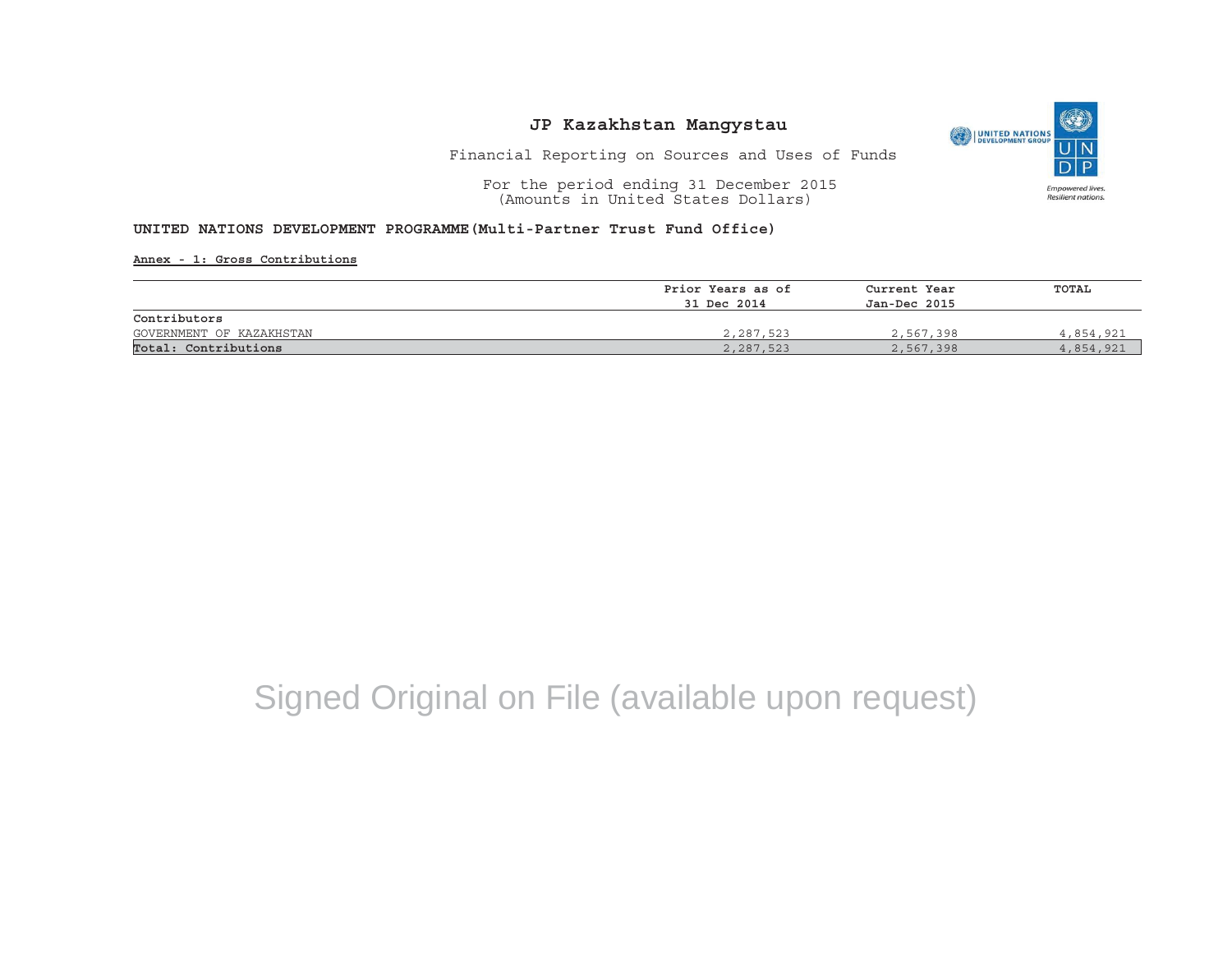O UNITED NATIONS **Empowered lives** Resilient nations.

Financial Reporting on Sources and Uses of Funds

For the period ending 31 December 2015 (Amounts in United States Dollars)

### **UNITED NATIONS DEVELOPMENT PROGRAMME(Multi-Partner Trust Fund Office)**

**Annex - 2: Transfers to Participating Organizations**

|                                                | Prior Years as of | Current Year | TOTAL     |
|------------------------------------------------|-------------------|--------------|-----------|
|                                                | 31 Dec 2014       | Jan-Dec 2015 |           |
| <b>UNDP</b>                                    | 854,883           | 1,163,628    | 2,018,511 |
| UNESCO                                         | 29,696            | 25,740       | 55,436    |
| UNFPA                                          | 118,796           | 89,100       | 207,896   |
| UNHCR                                          | 40,586            | 95,040       | 135,626   |
| UNICEF                                         | 826,151           | 759,825      | 1,585,976 |
| UNWOMEN                                        | 39,596            | 29,700       | 69,296    |
| WHO                                            | 354,911           | 369,270      | 724,181   |
| Total Transfers to Participating Organizations | 2,264,618         | 2,532,303    | 4,796,920 |

# Signed Original on File (available upon request)